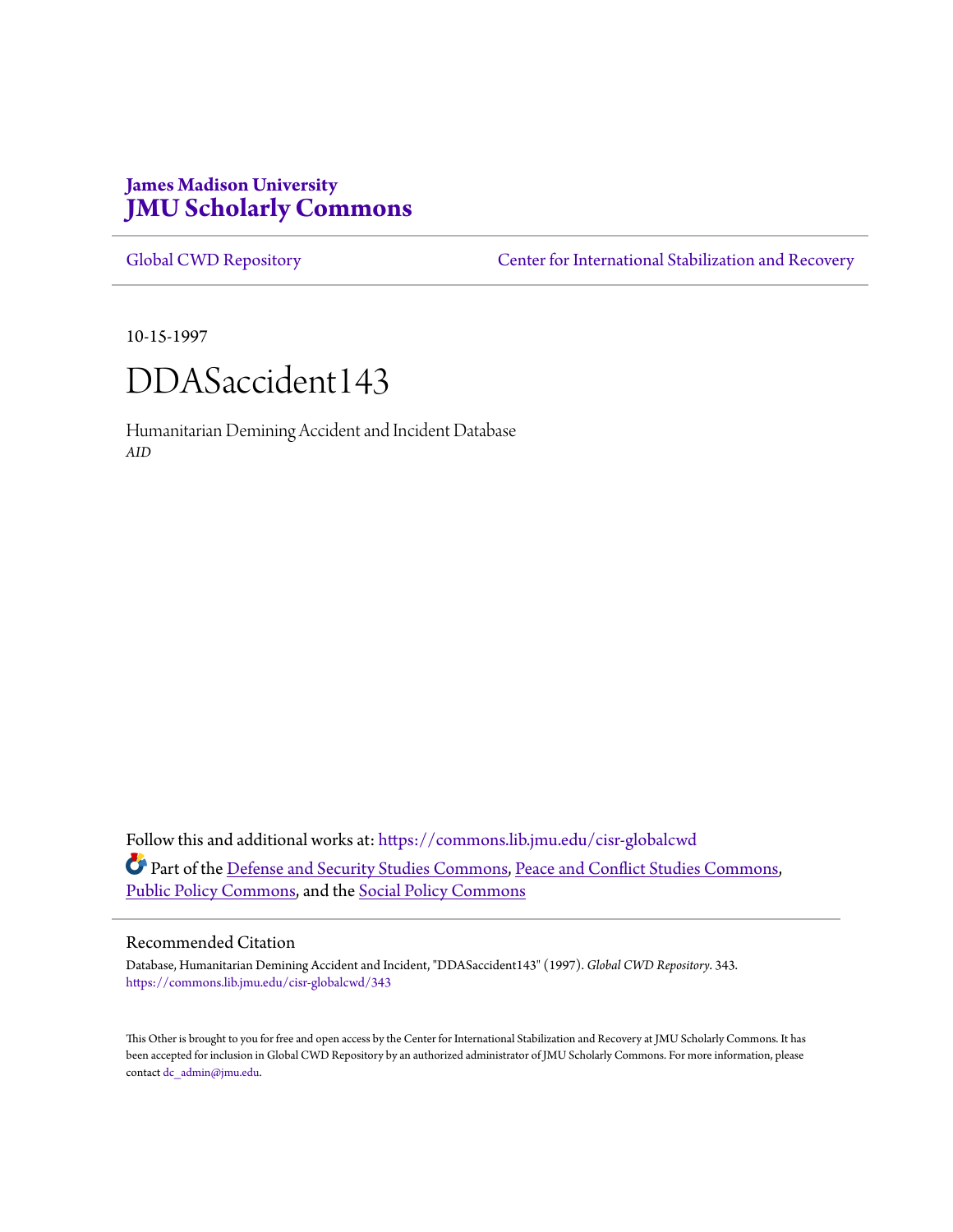# **DDAS Accident Report**

#### **Accident details**

**Report date:** 16/05/2006 **Accident number:** 143 **Accident time:** not recorded **Accident Date:** 15/10/1997 **Where it occurred:** Shatory Village, Sarozah District, Paktika Province **Primary cause:** Field control inadequacy (?) **ID original source:** none **Name of source:** MAPA/UNOCHA **Organisation:** Name removed **Mine/device:** PMN AP blast **Ground condition:** dry/dusty

**Country:** Afghanistan

**Secondary cause:** Field control inadequacy (?)

**Class:** Excavation accident **Date of main report:** [No date recorded]

grass/grazing area

soft

**Date record created:** 13/02/2004 **Date last modified:** 13/02/2004 **No of victims:** 1 **No of documents:** 1

#### **Map details**

| Longitude:              | Latitude:                    |
|-------------------------|------------------------------|
| Alt. coord. system:     | <b>Coordinates fixed by:</b> |
| Map east:               | Map north:                   |
| Map scale: not recorded | Map series:                  |
| Map edition:            | Map sheet:                   |
| Map name:               |                              |

## **Accident Notes**

inadequate investigation (?) handtool may have increased injury (?) inconsistent statements (?) partner's failure to "control" (?) safety distances ignored (?) squatting/kneeling to excavate (?) visor not worn or worn raised (?)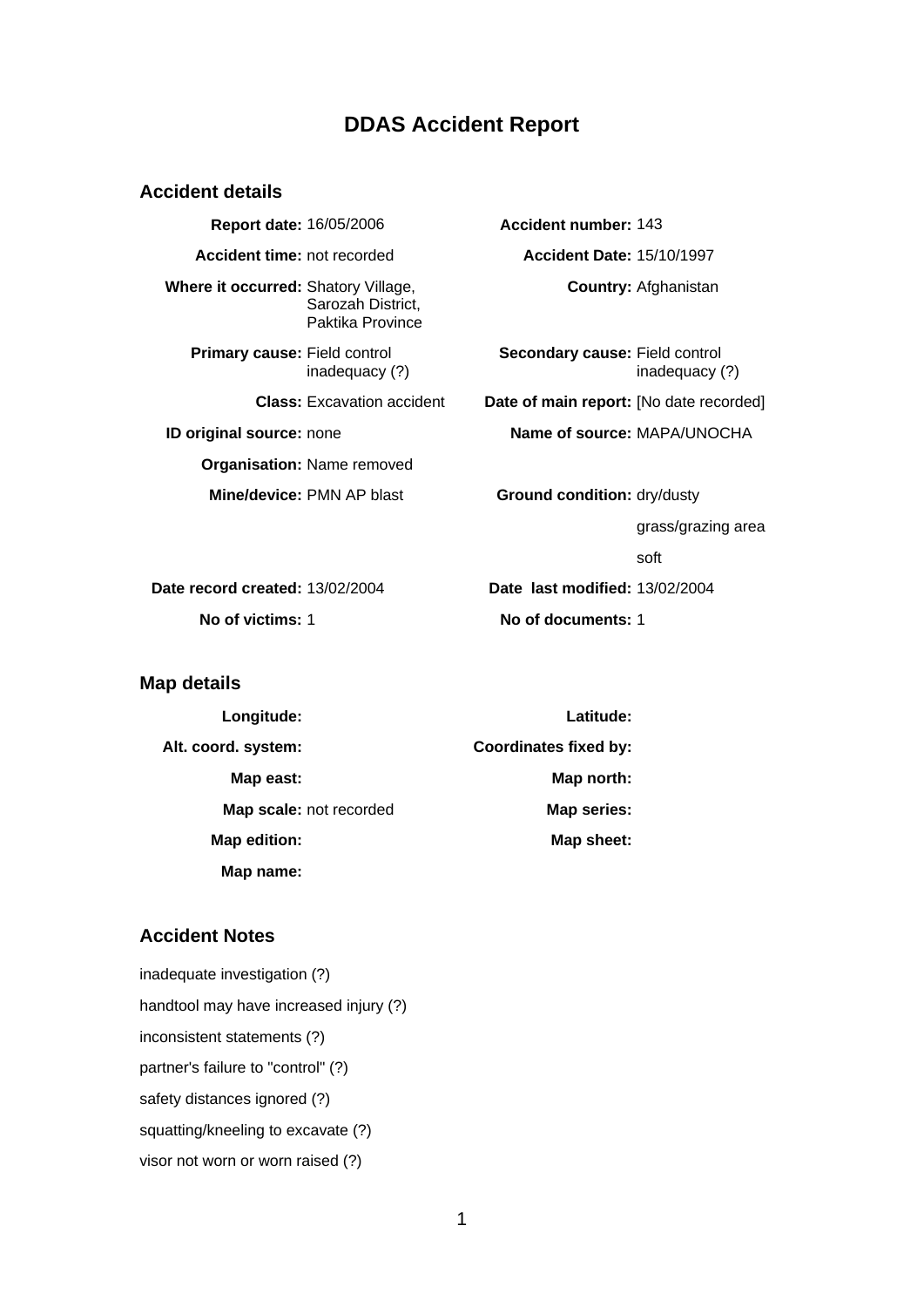# **Accident report**

At the time of the accident the UN MAC in Afghanistan favoured the use of two-man teams (usually operating a one-man drill). The two would take it in turns for one to work on vegetation cutting, detecting and excavation, while the other both rested and supposedly "controlled" his partner.

An investigation on behalf of the UN MAC was carried out and its report made briefly available. The following summarises its content.

Victim No.1 had been a deminer for three years. Victim No.2 had been a deminer for six months. Both victims were reported to have attended a revision course eight months before [despite one only having been employed for six]. Both victims had been on leave 24 days before. The ground at the site was described as soft agricultural land. A photograph showed flat land with dry clumps of grass.

The investigators determined that a dog had indicated a reading and Victim No.1 used his detector at the site and got two readings 35cm apart. He marked one of the indications and uncovered a MK 7 AT mine. Thinking that the second reading must be a fragment, he began investigating it carelessly and detonated the mine. His bayonet was "lost".

**The Assistant Group Leader** said the deminer reacted violently when he found the AT mine and the bayonet flew from his hand, landing on the PMN.

**The victim's partner** (Victim No.2) said that Victim No.1 was working properly and was marking the cleared area prior to changing over duties when the accident occurred.

**Victim No.1** said that he was detecting and got two readings. After finding an AT mine at one reading he was pulling a bush from the area of the second reading when the mine went off.

**The demining group** said that the victim was prodding for an AT mine located by a dog. When he changed position and lifted his helmet to shout "mine", he leant on his shovel in the uncleared area and let off a PMN.

#### **Conclusion**

The investigators concluded that Victim No.1 did not mark the second detector reading properly and was working in a squatting position when the ground was suitable for working prone. They decided that the victims did not maintain the correct safety distance so two were injured by one blast, and that they were not wearing their helmets when the accident occurred. As a result they decided that the team Sub-Commander had allowed the deminers to ignore correct procedure (the Group Leader was sick on the day so only his assistant was on duty). They also commented that the survey map of the site made no mention of the presence of AP mines.

#### **Recommendations**

The investigators recommended that readings must always be marked properly before starting an investigation, that deminers must always wear the helmet when investigating a reading, and that the safety distance between members of a breaching party must be maintained.

### **Victim Report**

**Compensation:** not made available **Time to hospital:** not recorded

**Victim number:** 184 **Name: Name removed Age: Gender:** Male **Status:** deminer **Fit for work:** not known